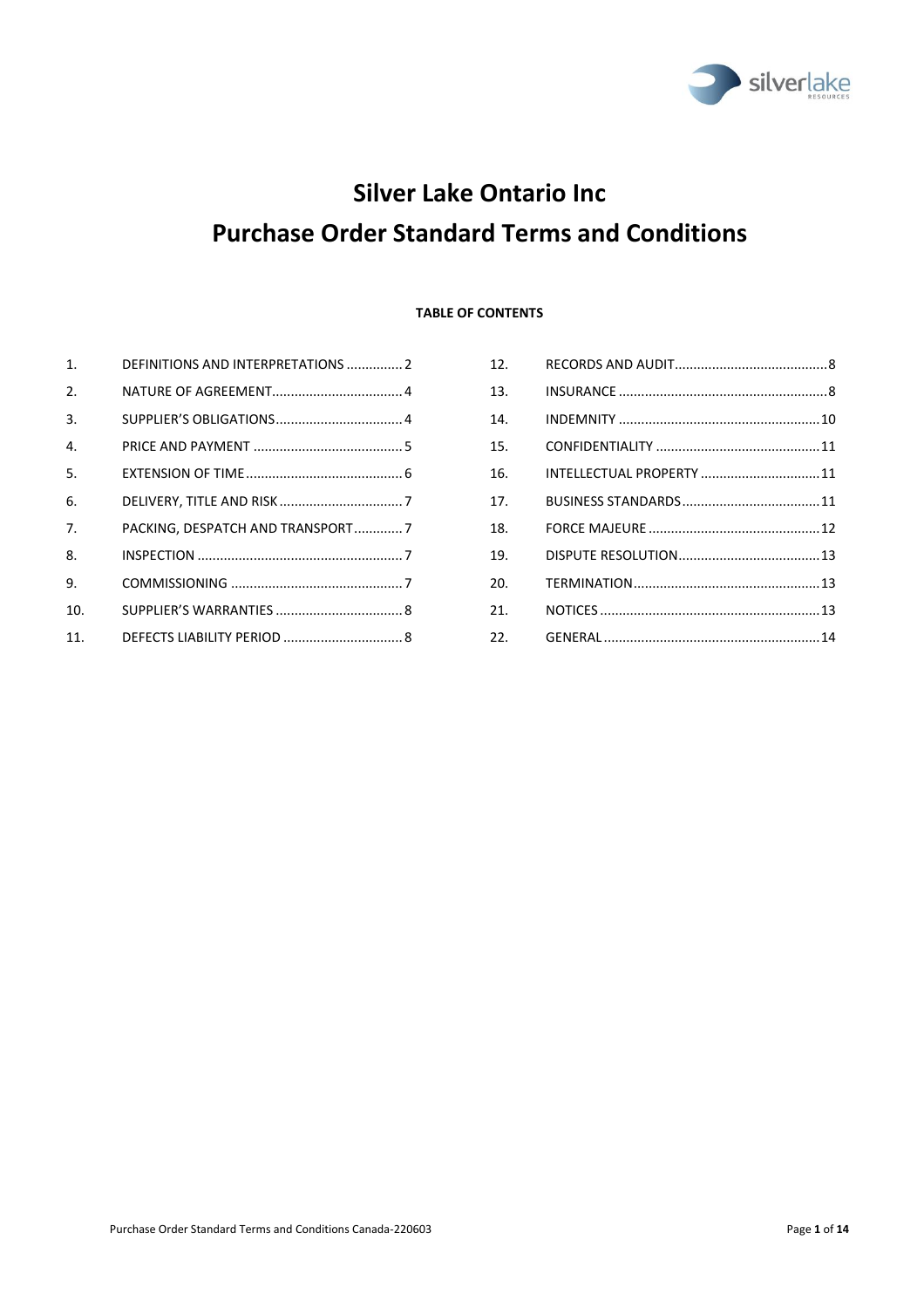

## <span id="page-1-0"></span>**1. DEFINITIONS AND INTERPRETATIONS**

#### **1.1 Definitions**

In these Purchase Order Standard Terms and Conditions (**Terms and Conditions**), unless the context otherwise requires:

**Affiliate** has the meaning given in the Corporations Act.

**Agreement** means the agreement between Silver Lake and the Supplier comprising the Purchase Order, these Terms and Conditions and any attachments or annexure specifically referred to in the Purchase Order.

**Agreement IP** means all IP Rights (present or future) created, discovered or coming into existence as a result of, for the purposes of, or in connection with, the provision of the Supply.

**BIA** means the *Bankruptcy and Insolvency Act*, RSC 1985 c B-3.

**Business Day** means a day on which banks are open for business in Toronto, Ontario, excluding a Saturday, Sunday or public holiday.

**Claim** means any claim, action, proceeding, demand, cost damage, loss, expense (including legal expenses on a solicitor/client basis), liability or other outgoing of any nature, whether arising during or after the term of the Agreement.

**Commencement Date** means the date specified in the Purchase Order or if no commencement date is specified, the date the Supplier commences the Supply.

**Commissioning or Commissioned** includes checking the operational availability of each item, checking all manual and automatic contacts and interlocks, no-load commissioning, full load-commissioning, testing to demonstrate performance in accordance with the Specifications and any other actions which are described in the Purchase Order or any attachment or annexure to the Purchase Order and forming part of the Agreement as being part of Commissioning.

**Confidential Information** means any information regardless of its form concerning the business activities or affairs of Silver Lake and includes, without limitation, the Agreement and any information, documentation, trade secrets, knowhow, scientific, technical, product, market and pricing information relating to the Supply and the current or future business interests, methodology, business process or affairs of Silver Lake (or any Affiliate of Silver Lake) that:

- (a) is reasonably regarded as confidential or which is identified as being confidential, but excluding information that is in the public domain otherwise than by breach of obligations owed by the Supplier or third parties; and
- (b) which is disclosed to the Supplier or third parties by Silver Lake.

**Corporations Act** means the *Ontario Business Corporations Act*.

**Defective Supply** means Goods, or the results of any Services, which are not in conformity with the Agreement (including the Specifications), are of inferior quality, design, materials or workmanship or are otherwise unsatisfactory or of unmerchantable quality or unfit for any intended purpose.

**Defects Liability Period** means the period specified as such in the Purchase Order or, if no period is specified, then 12 months after the Delivery Date.

**Delivery Date** means the date on which:

- (a) in respect of Goods, the Goods must be delivered and (if applicable) Commissioned; and
- (b) in respect of any Services, the Services must be completed and the Supplier must have demobilised all Supplier Personnel and its equipment from Site as required under the Agreement (as applicable).

**Delivery Point** means the place specified in the Purchase Order as the address for delivery.

**Good Operating Practices** means the exercise of that degree of diligence, competence, prudence and foresight reasonably and ordinarily expected from a reputable, prudent, skilled and experienced professional engaged in performing obligations similar to the Supplier's obligations under the Agreement.

**Goods** means (if any) the goods, materials, supplies, equipment or other items identified as such in the Purchase Order.

**GST** means the goods and services tax and harmonized sales tax imposed under Part IX of the *Excise Tax Act* (Canada).

**Indemnitees** means Silver Lake and its directors, officers, employees, agents and contractors (other than the Supplier and Supplier Personnel).

**Input tax credit** and **supply** have the meaning set out in the *Excise Tax Act* (Canada).

**Insolvency Event** means, in respect of a party:

- (a) the party generally not paying, or admits in writing its inability to pay, its debts as they become due, or committing any other act of bankruptcy as defined in the BIA;
- (b) the commencement of a proceeding, whether by or against the party, under any federal or provincial Canadian law from time to time in effect relating to bankruptcy, winding-up, insolvency, reorganization, receivership, plans of arrangement or relief or protection of debtor, including the BIA, the *Companies' Creditors Arrangement Act* RSC 1985 c C-36, the *Canada Business Corporations Act* and any other applicable corporations legislation;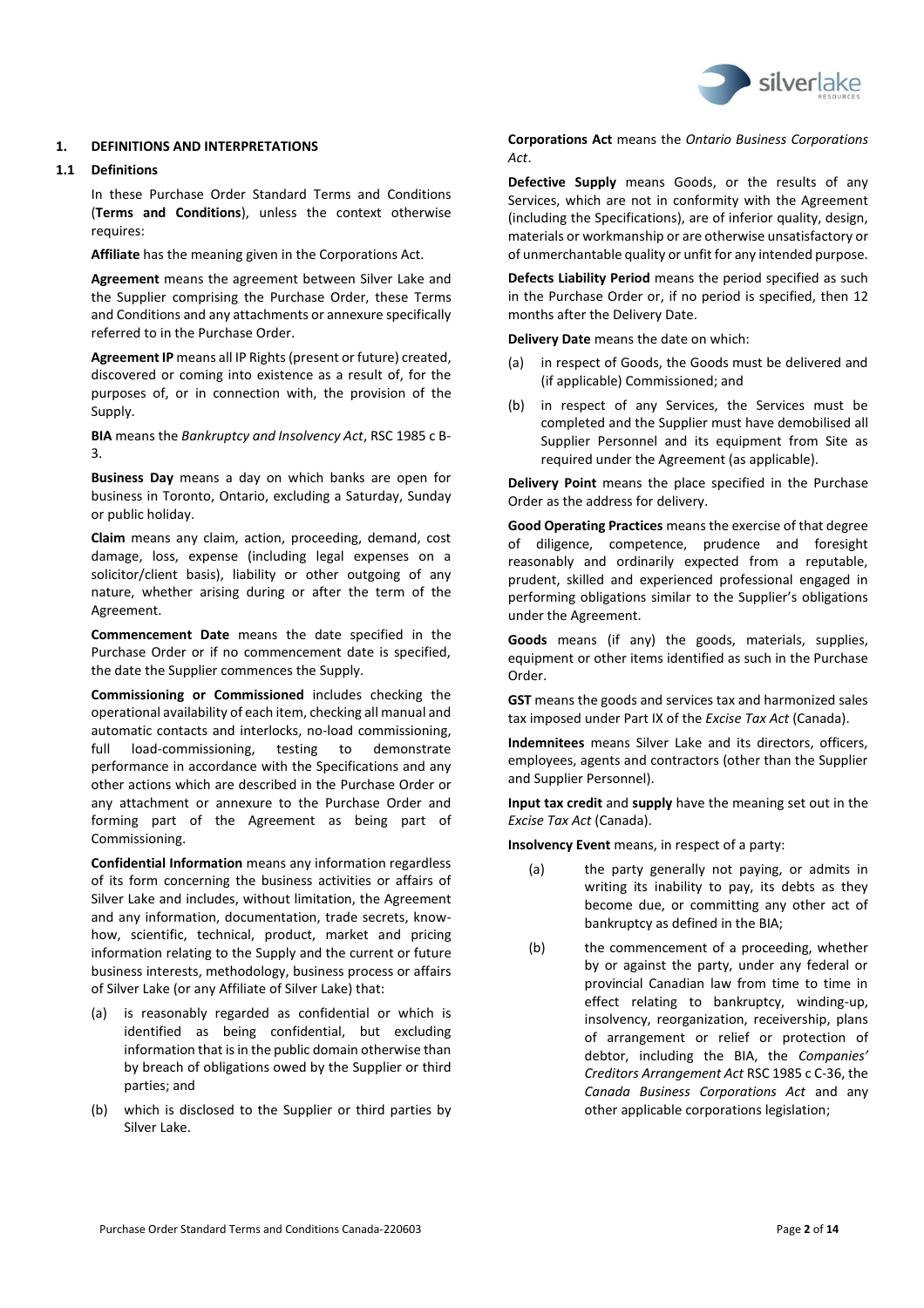

- (c) the delivery to a party of a notice of intention to enforce security pursuant to section 244 of the BIA in respect of that party;
- (d) the making of an assignment for the benefit of its creditors;
- (e) the consent to the appointment of a custodian, receiver, manager and receiver, interim receiver, trustee, proposal trustee, liquidator custodian, receiver, trustee or other officer with similar powers with respect to it or with respect to any substantial part of its property,
- (f) being adjudicated as insolvent or to be liquidated; or
- (g) taking corporate action for the purpose of any of the foregoing.

**Invoice** is defined in claus[e 4.2.](#page-4-1)

**IP Rights** means any and all beneficial and legal ownership and intellectual and industrial protection rights throughout the world, both present and future, including rights in respect of or in connection with any confidential information, copyright (including future copyright and rights in the nature of or analogous to copyright), moral rights, inventions (including patents), trademarks, service marks, designs, semiconductors, circuit layouts and performance protection (whether or not now existing and whether or not registered or registrable) and includes any right to apply for the registration of such right or renewals.

**Price** means the total amount payable by Silver Lake to the Supplier for the Supply as specified in the Purchase Order.

**Purchase Order** means the document titled 'Purchase Order' issued by Silver Lake to the Supplier for the provision of the Supply in accordance with the Agreement.

**Services** means the services (if any) to be performed by the Supplier under the Agreement, as described in the Purchase Order.

**Silver Lake** means Silver Lake Ontario Inc. or its Affiliates as specified in the Purchase Order.

**Silver Lake IP** means Silver Lake's IP Rights which:

- (a) are in existence at the date of the Agreement; or
- (b) come into existence after the date of the Agreement including in connection with the Agreement.

**Site** means any premises occupied by Silver Lake where the Supply is performed.

**Specifications** means the specifications and descriptions given in the Purchase Order or any attachment or annexure to the Purchase Order form in part of the Agreement.

**Supplier** means the person, firm or company named in the Purchase Order as the supplier.

**Supplier IP** means the Supplier's IP Rights which:

(a) are in existence at the date of the Purchase Order; or

(b) come into existence after the date of the Purchase Order other than for the purposes of or in connection with the provision of the Supply.

**Supplier Personnel** means any and all persons engaged or used by the Supplier (including its directors, officers, employees, agents, consultants and sub-contractors) or any of its sub-contractors (including directors, officers, employees, agents or consultants of any sub-contractor) in performing the Supply and/or any of the Supplier's other obligations under the Agreement.

**Supply** means the supply of Goods and/or the performance of Services in accordance with the Agreement.

**Tax invoice** means an invoice containing all of the information necessary to claim an input tax credit as required by paragraph 169(4)(a) of the *Excise Tax Act*  (Canada) and the Input Tax Credit Information (GST/HST) Regulations.

**Variation** means a change in any part of the Supplier's obligations to provide the Supply, but does not include any change in the Supplier's obligations under the Agreement arising from:

- (a) a reasonable direction made by Silver Lake regarding the Supplier's performance of its existing obligations under the Agreement; or
- (b) any matters expressed to be at the Supplier's own cost.

## **1.2 Interpretation**

In these Terms and Conditions, headings are for convenience only and do not affect the interpretation of these Terms and Conditions and, unless the context otherwise requires:

- (a) the singular includes the plural and the plural includes the singular;
- (b) a reference to a clause, party, schedule, attachment or exhibit is a reference to a clause of, and a party, schedule, attachment or exhibit to, these Terms and Conditions;
- (c) a reference to any legislation includes all delegated legislation made under it and amendments, consolidations, replacements or re-enactments of any of them;
- (d) specifying anything after the words 'include' or 'for example' or similar expressions does not limit what else is included;
- (e) references to time are to local time in Ontario, Canada;
- (f) if an act must be done on a specified day which is not a Business Day, that act must be done instead on the next Business Day; and
- (g) If a party to the Agreement is made up of more than one person, or a term is used in the Agreement to refer to more than one party:
	- (i) an obligation of those persons is joint and several;
	- (ii) a right of those persons is held by each of them severally; and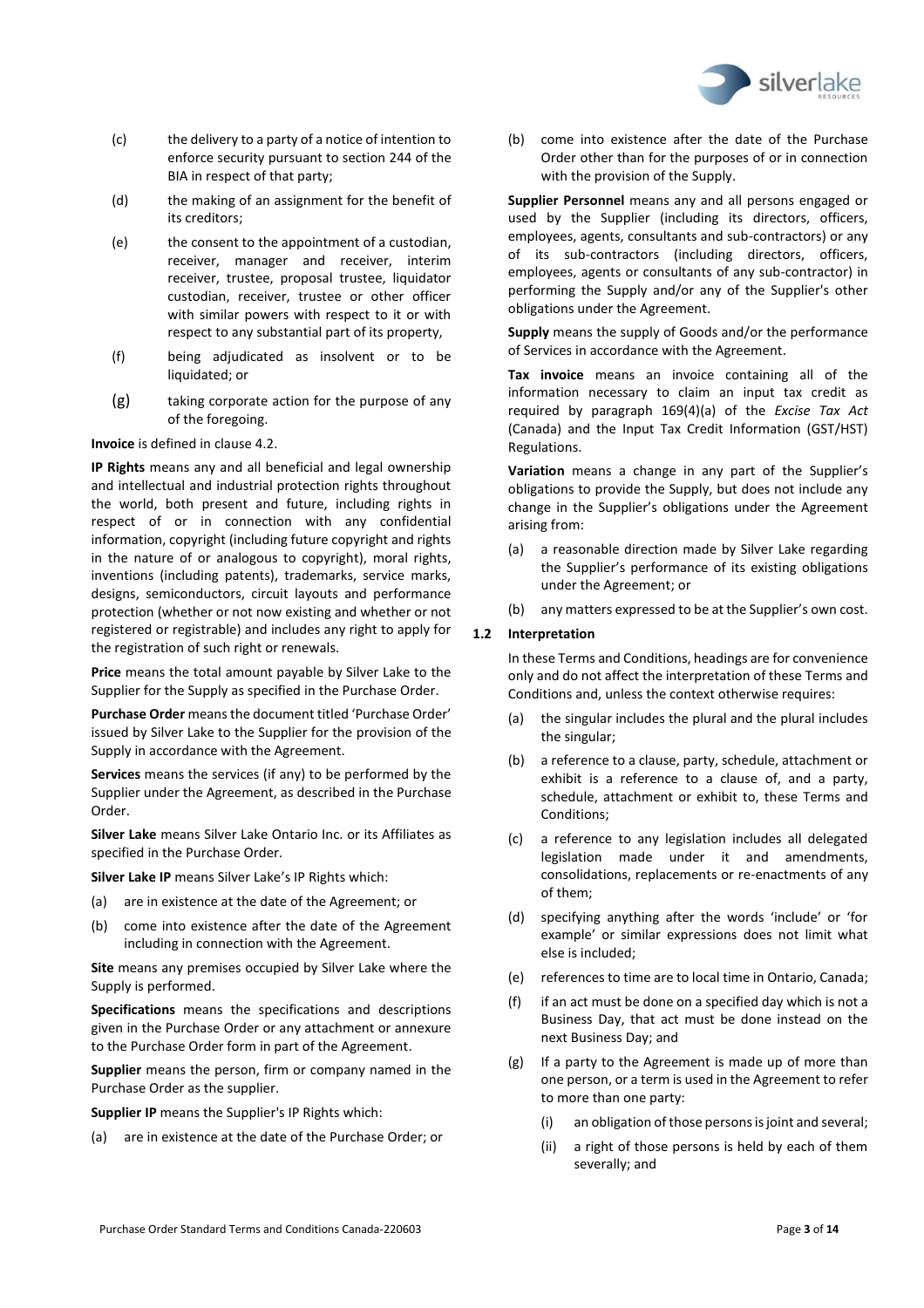

(iii) any other reference to that party or term is a reference to each of those persons separately, so that (for example) a representation, warranty or undertaking is given by each of them separately.

## <span id="page-3-0"></span>**2. NATURE OF AGREEMENT**

- (a) The Supplier agrees to:
	- (i) commence the Supply by the Commencement Date;
	- (ii) complete the Supply to Silver Lake's satisfaction by the Delivery Date; and
	- (iii) provide the Supply in accordance with the terms of the Agreement.
- (b) If there is any conflict, ambiguity, inconsistency or discrepancy between any term in the documents which the Agreement comprises, the documents will rank in order of precedence as follows:
	- (i) the Purchase Order;
	- (ii) these Terms and Conditions; and
	- (iii) any attachments or annexure specifically referred to in the Purchase Order.
- (c) No terms or conditions submitted by the Supplier (including in any form of tender, quote, purchase order, correspondence, order acknowledgement, acceptance or other instrument), that are in addition to or inconsistent with those contained in the Agreement, will bind Silver Lake unless agreed to in writing by Silver Lake and the Supplier.

## <span id="page-3-1"></span>**3. SUPPLIER'S OBLIGATIONS**

#### **3.1 General**

In performing the Supply, the Supplier shall (and shall ensure that Supplier Personnel and any approved sub-contractors):

- (a) act in a skilful, diligent, workmanlike, careful, safe and proper manner;
- (b) comply with any applicable laws, regulations, by-laws and orders and with the lawful requirements of public, municipal and other authorities affecting or applicable to the Agreement and/or the Supply;
- (c) act in accordance with Good Operating Practices;
- (d) use equipment and materials of merchantable quality and fit for their use or intended use;
- (e) use only Supplier Personnel to perform the Supply who have the required levels of skill, experience, competence and, where necessary, qualifications;
- (f) obtain and maintain at its cost all approvals, permits and licences necessary or desirable for it and each of its Supplier Personnel to perform the Supply;
- (g) comply with Silver Lake's applicable policies and procedures as amended from time to time and as provided to the Supplier; and

(h) provide a safe system of work for all Supplier Personnel and, where applicable, Silver Lake personnel.

## <span id="page-3-2"></span>**3.2 Supplier Personnel**

- (a) This claus[e 3.2](#page-3-2) applies if any part of the Supply is to be performed by the Supplier or any Supplier Personnel at the Site.
- (b) Silver Lake may at any time by notice in writing to the Supplier require that the Supplier should cease to permit a particular person or persons employed by it to be engaged in performing the Supply for Silver Lake, and in such event the Supplier shall as soon as is practicable cease to provide the services of such person or persons in or about Silver Lake's business, or at any Site, and shall provide the services of such alternative persons or persons as may be acceptable to Silver Lake.
- (c) The Supplier must ensure that Supplier Personnel, third parties and visitors to the Site are aware of and comply with Silver Lake's drug and alcohol policies.
- (d) The Supplier must ensure that Supplier Personnel, third parties and visitors to the Site seek permission before entering the property of land owners on and surrounding the Site, that gates are left as found, and that stock and water sources are not interfered with.
- (e) The Principal may require the Supplier, at the Supplier's cost, to obtain a police clearance for nominated Supplier Personnel, third parties and visitors where the nature of the attendance at the Site justifies an enquiry into a person's criminal record.

## **3.3 Subcontracting**

The Supplier must not subcontract the whole or any part of the Supply unless it first obtains the written consent of Silver Lake. Subcontracting does not relieve the Supplier from any of its obligations under the Agreement.

## **3.4 Silver Lake Directions and Approvals**

- (a) Silver Lake may from time to time issue directions to the Supplier in connection with the Supply or the Agreement. The Supplier must in a timely manner (and ensure that all Supplier Personnel also):
	- comply with any direction of Silver Lake's general manager of the Site relating to the safety of persons or property, or to the proper compliance with any laws which it is the general manager's duty to enforce; and
	- (ii) otherwise comply with all reasonable directions of Silver Lake. If the Supplier thinks any direction is unreasonable, wrong or does not comply with applicable law it must promptly convey this to Silver Lake.
- (b) Unless the Agreement expressly provides otherwise, the Supplier shall have no additional entitlement to compensation as a consequence of any such direction.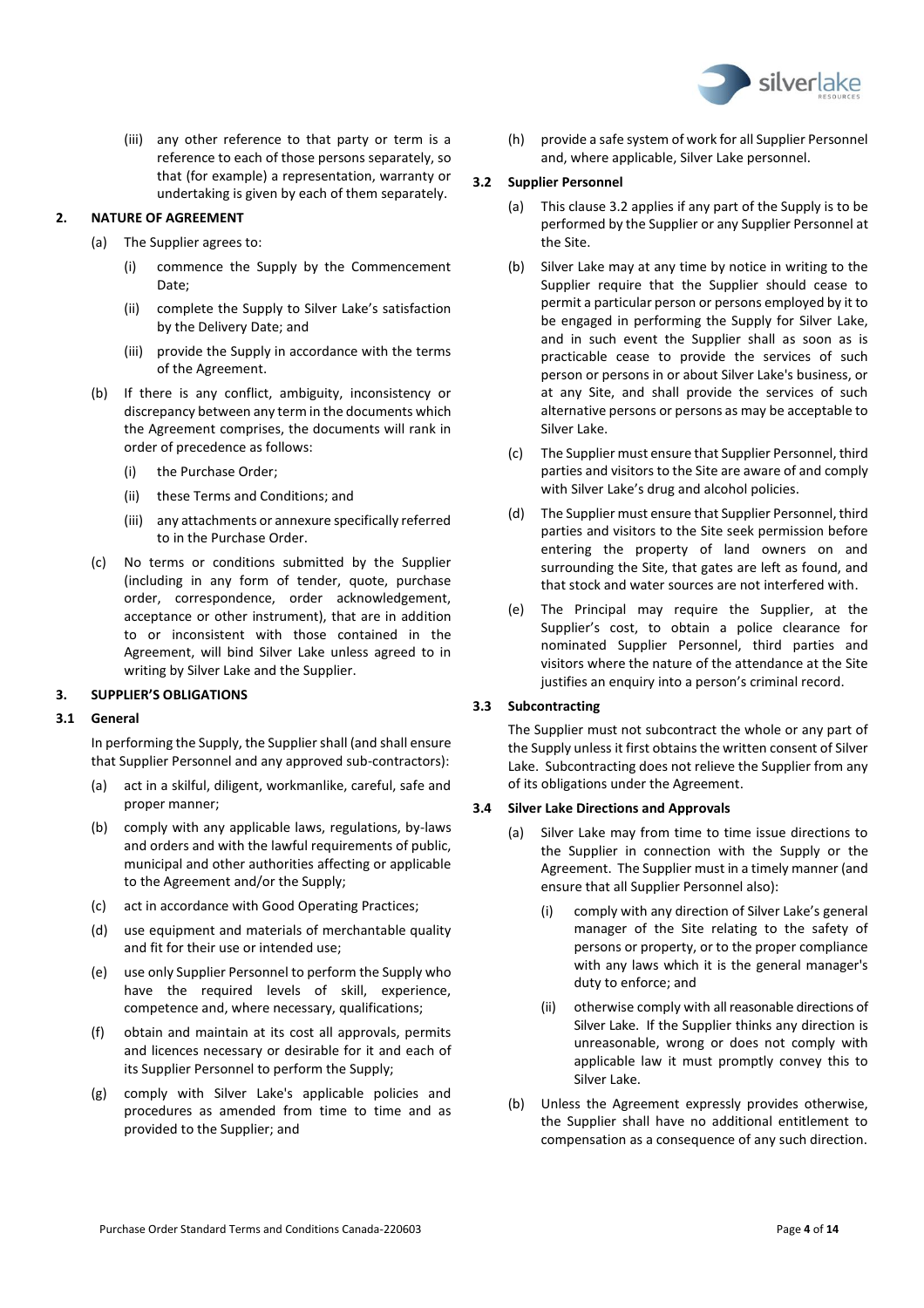

- (c) Any direction or approval given by Silver Lake to the Supplier in respect of the Supply or the Agreement shall not in any way reduce or lessen, or constitute an assumption by Silver Lake of, any of the Supplier's duties, obligations or liabilities incurred or arising under the Agreement except to the extent expressly stated in, or necessarily arising from, the direction or approval.
- (d) The Supplier acknowledges that Silver Lake is relying on the skill and expertise of the Supplier and the Supplier Personnel in relation to the provision of the Supply and that any direction or approval given by or on behalf of Silver Lake does not (and will not) alter that reliance.

## <span id="page-4-2"></span>**3.5 Variations**

- (a) Silver Lake may, at any time, request a Variation to the Supply provided under the Agreement by written notice to the Supplier (**Variation Notice**).
- <span id="page-4-3"></span>(b) Within 5 Business Days of receiving the Variation Notice, the Supplier must advise Silver Lake in writing of:
	- (i) any proposed addition or reduction to the Price in carrying out the proposed Variation, including any delay or disruption costs connected with the Variation; and
	- (ii) the proposed impact the Variation will have on the Supplier providing the Supply by any dates specified for completion.
- (c) If:
	- (i) Silver Lake does not accept the Supplier's proposed change to the Price or any dates specified for completion due to the proposed Variation; and
	- (ii) the Parties are unable to agree on the change to the Price or any dates specified for completion within 5 Business Days after the Supplier's informs Silver Lake of the estimated impact of the Variation under claus[e 3.5](#page-4-2)[\(b\),](#page-4-3)

Silver Lake must advise the Supplier whether it wishes to proceed with the Variation detailed in the Variation Notice. If Silver Lake:

- (iii) confirms in writing to the Supplier that it wishes to proceed with the Variation, the Agreement will be amended by the terms of the Variation agreed by the parties; or
- (iv) fails to confirm in writing to the Supplier that it wishes to proceed with the Variation or advises that it does not wish to proceed with the Variation, the terms of the Agreement will remain unaltered.

## <span id="page-4-4"></span>**3.6 Suspension of Supply**

(a) The Supplier must:

- (i) suspend the whole or any part of the Supply on receipt of notice from Silver Lake (which notice must specify that it is given pursuant to this clause [3.6\)](#page-4-4) to do so; and
- (ii) do all things possible to reduce any expense or cost consequent upon the suspension.
- (b) A suspension will not affect the validity of the Agreement. Unless the Agreement expressly states otherwise, Silver Lake must pay the Supplier all reasonable costs arising from any suspension of the Supply pursuant to this clause [3.6](#page-4-4) unless the suspension is caused by an act or default of the Supplier. The suspension will not vitiate the Agreement.

## <span id="page-4-0"></span>**4. PRICE AND PAYMENT**

## **4.1 Price**

- (a) In consideration of the Supplier providing the Supply to Silver Lake, Silver Lake must pay the Supplier the Price on the basis and terms stated in the Purchase Order and otherwise contained in the Agreement. Unless the Agreement expressly states otherwise:
	- (i) all sums or other expressions of money are in Canadian currency; and
	- (ii) the Price is not subject to rise and fall and is exclusive of all GST, unless and to the extent stated otherwise in the Purchase Order.

## <span id="page-4-1"></span>**4.2 Invoices**

- (a) Promptly following performance of the Supply or, if the Supply is of a continuous nature, after the end of each month in which the Supply is provided, the Supplier may provide Silver Lake with a GST compliant tax invoice for completed Supply (**Invoice**). All Invoices should be forwarded to Silver Lake at its address for notices under clause [21](#page-12-2) (or such other address as notified by Silver Lake from time to time).
- (b) Each Invoice must:
	- (i) set out the Purchase Order number to which the Invoice relates;
	- (ii) the Supplier's name and, where applicable, GST registration number;
	- (iii) set out a description of the Supply undertaken during the relevant period and (if applicable) details of the hours spent by the Supplier Personnel on any Services; and
	- (iv) include all documentation that Silver Lake reasonably requires:
		- (A) to establish the value of the Supply performed by the Supplier; and
		- (B) regarding payment of employees and subcontractors of the Supplier, including confirmation that all employees and sub-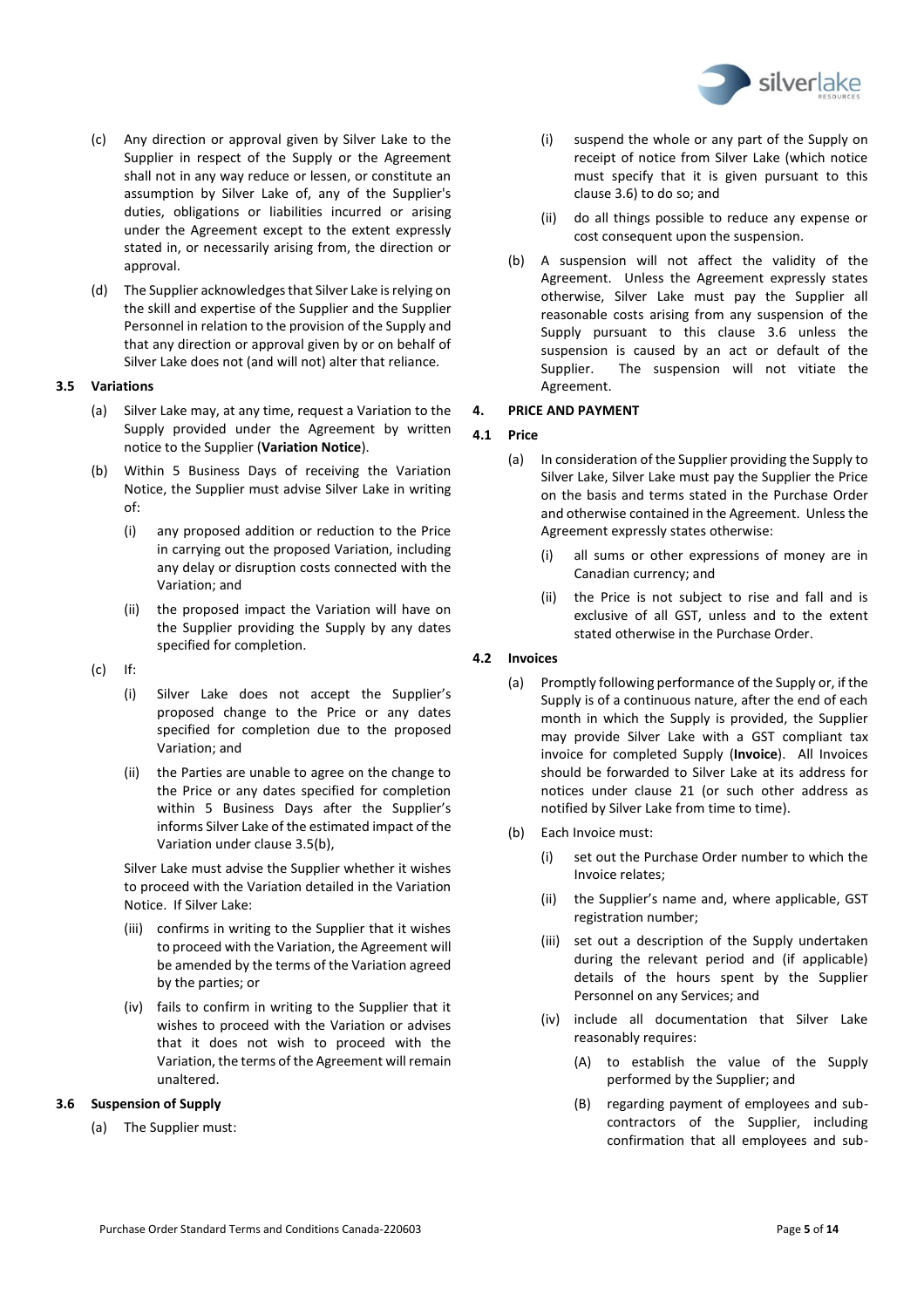

contractors have been paid all monies and entitlements owing to them; and

- (v) not include a claim for payment in respect of any work required for the re-performance or making good of any Defective Supply.
- <span id="page-5-2"></span>(c) If Silver Lake disputes any item or items in an Invoice, Silver Lake will:
	- (i) notify the Supplier specifying reasons for the dispute;
	- (ii) withhold payment of the disputed item or items until settlement of the dispute; and
	- (iii) pay the undisputed portion of the Invoice in accordance with claus[e 4.3.](#page-5-1)

## <span id="page-5-1"></span>**4.3 Payment**

- (a) Subject to clause[s 4.2](#page-4-1)[\(c\)](#page-5-2) an[d 4.4,](#page-5-3) Silver Lake will pay the Supplier within 30 days of the end of the month in which the Supplier submits a Tax Invoice which complies with clause [4.2.](#page-4-1)
- (b) All payments shall be in Canadian dollars unless otherwise specified.

## <span id="page-5-3"></span>**4.4 Set off**

In addition to any other rights that it may have under the Agreement or otherwise, Silver Lake may deduct from any monies due or that become due to the Supplier under the Agreement from time to time:

- (a) all costs, damages and expenses which Silver Lake may have paid for or incurred in connection with the Agreement for which the Supplier is liable and which remain unpaid by the Supplier; and
- (b) any debts owed or amounts payable by the Supplier to Silver Lake under or in respect of the Agreement which remain unpaid.

## <span id="page-5-5"></span><span id="page-5-4"></span>**4.5 GST**

- (a) Where a party (**supplier**) that is registered for GST makes any supply under or in connection with the Agreement to the other party (**recipient**) the recipient shall pay to the supplier an amount equal to any GST which the supplier is or becomes liable to pay in respect of the supply.
- (b) Any amount payable under paragrap[h \(a\)](#page-5-4) of this clause [4.5](#page-5-5) shall be paid at the same time as payment for the supply giving rise to the obligation to pay GST, or if no amount is payable for the supply within 7 days of the issue of a valid tax invoice by the supplier to the recipient.
- (c) Where Silver Lake is liable to collect and remit any tax or impost in the nature of a GST in respect of any indemnity payment made by the Supplier to Silver Lake under the Agreement, the Supplier shall, in addition to any other payment required by the Agreement, pay Silver Lake GST imposed in addition to the indemnity payment.

(d) If under the Agreement Silver Lake is required to pay or reimburse the Supplier in respect of an acquisition from a third party for which the Supplier is entitled to claim an input tax credit, the amount required to be paid or reimbursed by Silver Lake will be the GSTexclusive value of the acquisition. If the recovery from Silver Lake is a taxable supply Silver Lake will pay, in addition to the GST-exclusive value of the acquisition, any GST payable in respect of that supply.

## **4.6 Other Taxes**

Subject to claus[e 4.5,](#page-5-5) the Supplier shall be solely responsible for and indemnify Silver Lake against the payment of all taxes (other than applicable GST), levies and charges imposed on the Supplier or Silver Lake in relation to the Supply or in respect of the payments made under the Agreement or in respect of personnel used by the Supplier to perform the Supply. Silver Lake may deduct from the whole or part of payments due to the Supplier any amount which Silver Lake is required to withhold or deduct by any taxing authority.

## <span id="page-5-0"></span>**5. EXTENSION OF TIME**

## <span id="page-5-7"></span><span id="page-5-6"></span>**5.1 Extension of time**

- (a) If the Supplier at any time is of the opinion that, despite all reasonable steps having been taken, it will not be able to complete the Supply by the Delivery Date due to:
	- (i) a breach of any provision of the Agreement by Silver Lake;
	- (ii) a Force Majeure Event; or
	- (iii) Silver Lake directing in writing a Variation,

the Supplier must, within 14 days of such event, give notice to Silver Lake applying for an extension of time to the Delivery Date setting out in detail the reasons for the application and clearly establishing the delay in question.

- <span id="page-5-8"></span>(b) Silver Lake must, if it considers an application made by the Supplier in accordance with clause [5.1](#page-5-6)[\(a\)](#page-5-7) to be reasonable, by notice grant an extension of time to the Delivery Date in such manner as it considers appropriate.
- (c) The Supplier will not be entitled to any increase in the Price (or any aspect of it) or any damages, costs or expenses in connection with any extension granted by Silver Lake under claus[e 5.1](#page-5-6)[\(b\)](#page-5-8) provided that Silver Lake may (in its discretion) reimburse the Supplier for additional costs if it considers that such reimbursement would be fair and equitable in the circumstances.
- (d) Subject to clause 21, unless the Supplier has applied for an extension of time to the Delivery Date in accordance with this clause [5.1](#page-5-6) and unless and until Silver Lake has granted an extension, the Supplier will not by reason of any delay arising from any cause be relieved in any way or to any extent from its obligations to proceed with and complete the Supply by the Delivery Date.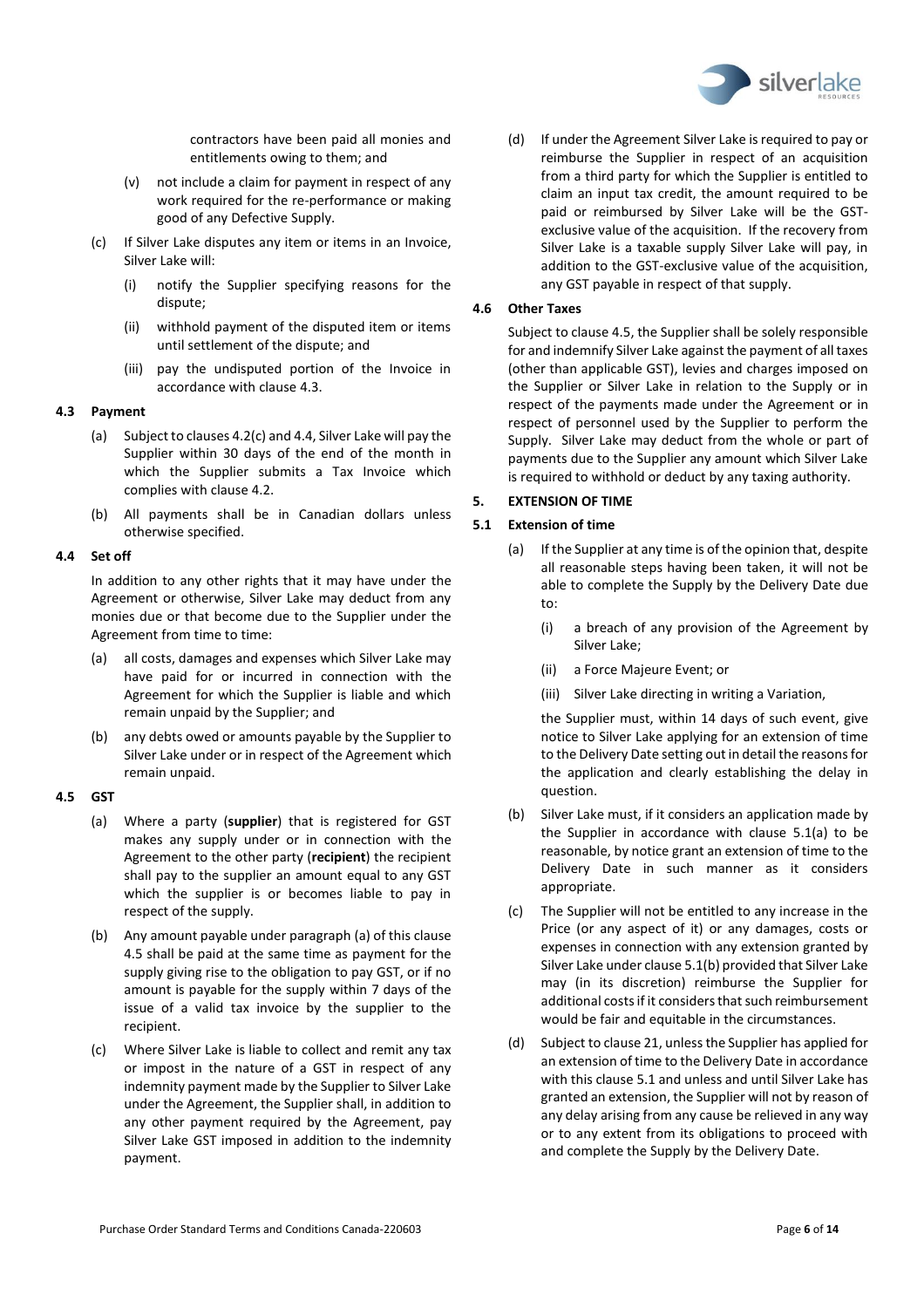

(e) In the event of an extension of time to the Delivery Date, the Supplier will only be relieved from its obligations to proceed with and complete the Supply by the Delivery Date to the extent that it will have until the expiry of the extended Delivery Date, in which to perform and complete the Supply.

## <span id="page-6-0"></span>**6. DELIVERY, TITLE AND RISK**

#### **6.1 Delivery**

- (a) The Supplier must deliver the Goods to the Delivery Point by the Delivery Date.
- (b) Time is of the essence in the performance of the Supplier's obligations under the Agreement.

#### **6.2 Title**

Full unencumbered title to each of the Goods will pass to Silver Lake upon the earlier of:

- (a) Silver Lake making payment in full to the Supplier or for that Good; or
- (b) the Good being delivered to the Delivery Point, (if applicable) inspected and tested in accordance with clauses [8](#page-6-2) an[d 9](#page-6-3) and accepted by Silver Lake.

#### **6.3 Risk**

Risk in each Good will remain with the Supplier until its delivery to, and acceptance by, Silver Lake.

## <span id="page-6-1"></span>**7. PACKING, DESPATCH AND TRANSPORT**

#### **7.1 Supplier responsible**

- (a) The Supplier is responsible, at its cost, for packaging and transporting the Goods to the Delivery Point.
- (b) The Supplier must ensure that all Goods must be packed, marked and transported as specified in any delivery terms pursuant to the Agreement and in accordance with requirements pertaining to transportation of dangerous goods (where applicable) and Good Operating Practice.
- (c) The Supplier must notify Silver Lake of the date of despatch of each item and the estimated date of arrival at the Delivery Point.
- (d) The Supplier must ensure that the Goods are adequately protected from damage and deterioration during transportation and short term storage having due regard for the conditions and environment at the Site or other location which is the Delivery Point and areas through which the Goods will traverse, to include climate, roads, and requirement for multiple handling. In packaging, marking and transporting the Goods, the Supplier must abide by applicable laws regarding the transportation of Goods and the protection of safety, health and the environment.
- (e) The Supplier must ensure that all hazardous Goods must be clearly labelled. If the Goods include or constitute dangerous, hazardous or toxic items, the Supplier must include Material Safety Data Sheets and clearly mark or label the Goods with appropriate

information, provide necessary shipping certification and otherwise comply with all applicable laws. Costs arising from failure of the Supplier to follow proper packaging, marking and transporting procedures and instructions as specified in the Agreement or as directed by Silver Lake will be for the account of the Supplier.

#### <span id="page-6-2"></span>**8. INSPECTION**

#### **8.1 Inspection**

Silver Lake has the right to inspect any of the Goods at any time to determine whether the Goods are in accordance with the requirements of the Agreement.

## **8.2 Access**

The Supplier must ensure that Silver Lake has access to the Goods at all times and the Supplier must provide all facilities necessary for the supervision, inspection and testing of all Goods at the Site or wherever the Goods are stored or in the course of manufacture.

## **8.3 Cost of inspections**

If upon inspection after a direction by Silver Lake to dismantle or open up any part of a Good, the Good so inspected is in accordance with the Agreement, the whole of the expense incurred as a result of the dismantling or opening up and reassembly will be borne by Silver Lake. If the Good is found not to be in accordance with the Agreement the whole of the expense so incurred, including without limitation, any costs associated with putting that Good into a condition which is in accordance with the Agreement, will be borne by the Supplier.

## <span id="page-6-3"></span>**9. COMMISSIONING**

## **9.1 Supplier responsible for Commissioning**

- (a) The Supplier is responsible, unless otherwise provided in the Agreement, for the supervision of any Commissioning required in accordance with the Agreement to be performed to the satisfaction of Silver Lake.
- (b) Prior to the Commissioning, the Supplier must supply to the Site adequate spare parts for the purposes of Commissioning.

## **9.2 Supplier Personnel for Commissioning**

If pursuant to the Agreement, the Supplier is required to provide Silver Lake with the services of one or more of the Supplier Personnel to supervise Commissioning then those Supplier Personnel must be provided as directed by Silver Lake.

## **9.3 Report**

- (a) The Supplier must maintain a diary of all relevant events occurring during Commissioning and record all test results.
- (b) On the completion of Commissioning, the Supplier must prepare and submit a report to Silver Lake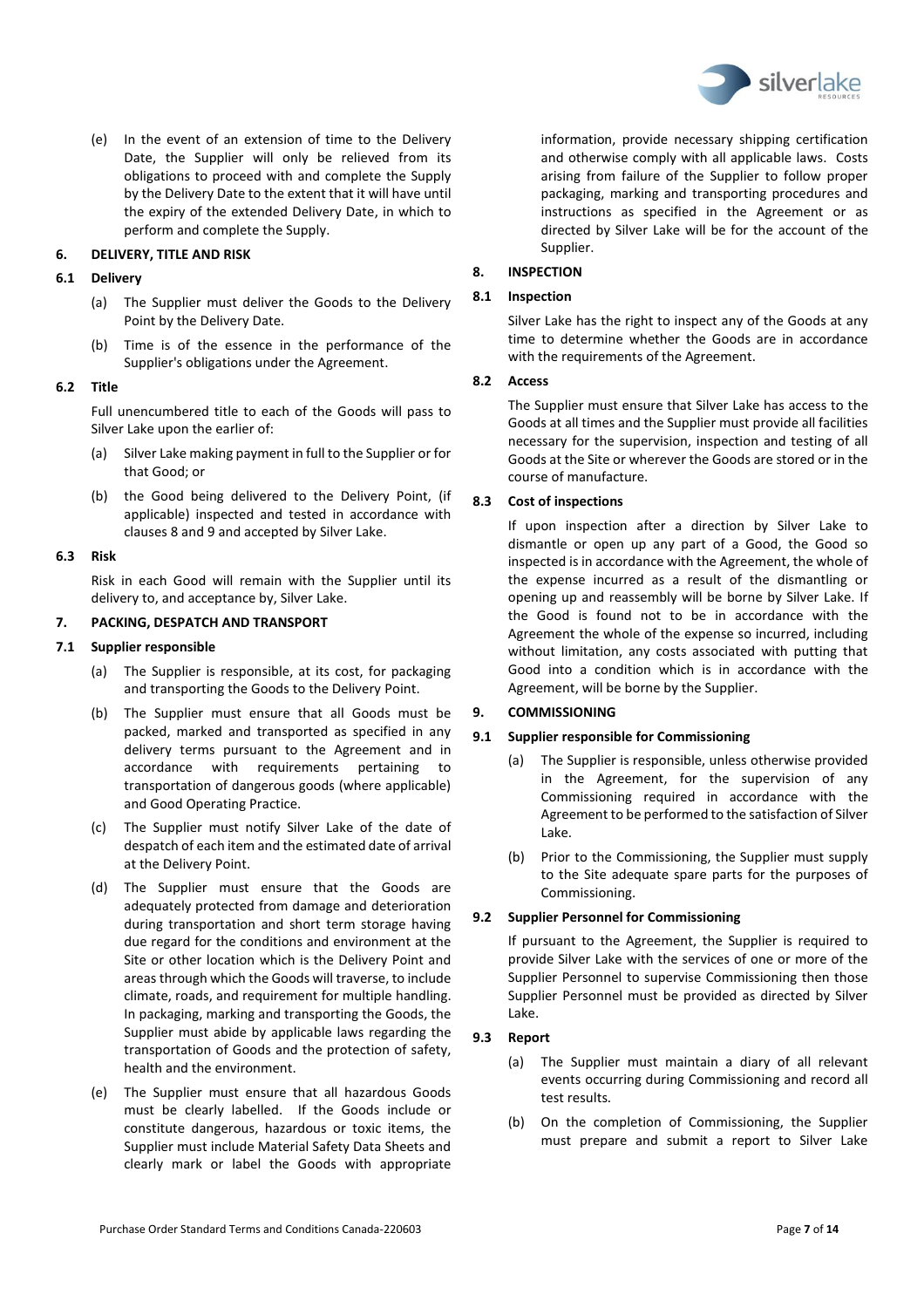

advising on the performance of the Good so Commissioned.

#### **9.4 Prior notice of commencement**

The Supplier must advise Silver Lake at least 48 hours before the time of Commissioning any Good and must at all times comply in full with the recommendations of the manufacturer of any Goods in relation to such Commissioning.

## <span id="page-7-0"></span>**10. SUPPLIER'S WARRANTIES**

## <span id="page-7-4"></span>**10.1 Supplier's Warranties**

The Supplier represents and warrants that:

- (a) the Supplier and the Supplier Personnel have the necessary knowledge, skills and experience to perform the Supply in a proper and safe manner in accordance with the Agreement;
- (b) the Supply and the results of the Supply will be performed in accordance with Good Operating Practices, in conformity with the Agreement, of high quality and workmanship and otherwise satisfactory;
- (c) all Goods supplied will be:
	- (i) of merchantable quality and fit for their use or intended use;
	- (ii) free from defects in design, materials and workmanship, and suitable for the relevant purpose of those Goods;
	- (iii) free of any charge, encumbrance, lien or other security interest (of any kind); and
- <span id="page-7-5"></span>(d) it will obtain at its cost all usual trade warranties and any warranties specifically requested by Silver Lake relating to the Goods and that on the Delivery Date it will assign the benefit of any such unexpired warranties to Silver Lake including any warranties obtained from the Supplier's sub-contractors.

## **10.2 Copies of trade warranties**

Copies of trade warranties referred to in claus[e 10.1](#page-7-4)[\(d\)](#page-7-5) must be supplied to Silver Lake with Tax Invoices.

## <span id="page-7-1"></span>**11. DEFECTS LIABILITY PERIOD**

- (a) During the Defects Liability Period, Silver Lake may direct the Supplier to rectify any Defective Supply of which Silver Lake becomes aware.
- (b) The Supplier must, at its own cost, rectify, repair or replace as appropriate any Defective Supply:
	- (i) if the Defective Supply exists at the Delivery Date, as soon as possible after the Delivery Date;
	- (ii) if Silver Lake directs the Supplier under this clause [11,](#page-7-1) within the time directed by Silver Lake (or, if no time is specified, as soon as possible after the Supplier receives Silver Lake's direction); and
	- (iii) if the Supplier becomes aware of the existence of a Defective Supply, as soon as possible after the Supplier becomes aware of the Defective Supply.
- (c) Any Defective Supply that is re-performed or made good by the Supplier under this clause [11](#page-7-1) will be subject to the same warranty as the original Supply and Goods, from the date of re-performance or the date on which the Defective Supply was made good.
- (d) The Supplier must ensure that, in carrying out rectification of a Defective Supply it causes as little inconvenience as is reasonably possible to other persons working on or using the Site or the Supply.
- (e) The parties acknowledge and agree that if, in Silver Lake's reasonable opinion, it is necessary to immediately re-perform or make good the Defective Supply then Silver Lake has no obligation to give the Supplier the opportunity to re-perform or make good the Defective Supply before Silver Lake does so.
- (f) If the Supplier fails to comply with any of its obligations under this clause [11,](#page-7-1) Silver Lake may have any of the rectification work carried out by another contractor. The cost incurred by Silver Lake of any rectification, redesign, or replacement work carried out by another contractor is a debt due from the Supplier to Silver Lake.
- (g) The remedies provided in this clause [11](#page-7-1) do not exclude any other remedies provided by law and Silver Lake may exercise such remedies either during or after the expiration of the Defects Liability Period.

## <span id="page-7-2"></span>**12. RECORDS AND AUDIT**

- (a) The Supplier must maintain adequate and correct records in connection with the Supply. Such records shall be retained for a period of not less than 24 months after the Delivery Date.
- (b) The Supplier agrees that Silver Lake may, at any time before the end of the Agreement and for a period of 2 years thereafter, have access to and the right to audit all books, records, vouchers, receipts and other documents relating to the Supply which are in the possession, power or custody of the Supplier to verify:
	- (i) the Supplier's compliance with the terms of the Agreement; and
	- (ii) any amounts claimed by the Supplier under the Agreement.
- (c) The Supplier shall assist Silver Lake in undertaking any audit.

## <span id="page-7-3"></span>**13. INSURANCE**

## <span id="page-7-6"></span>**13.1 Insurances required**

The Supplier must at its own cost, procure and maintain, and ensure that all sub-contractors procure and maintain, for the term of the Agreement and any additional period specified in this clause [13,](#page-7-3) the following insurances with reputable insurers (S&P rating or equivalent of "A-" or better) on policy terms acceptable to Silver Lake:

<span id="page-7-7"></span>(a) worker's compensation insurance to be in compliance with the statutory limits required by the Ontario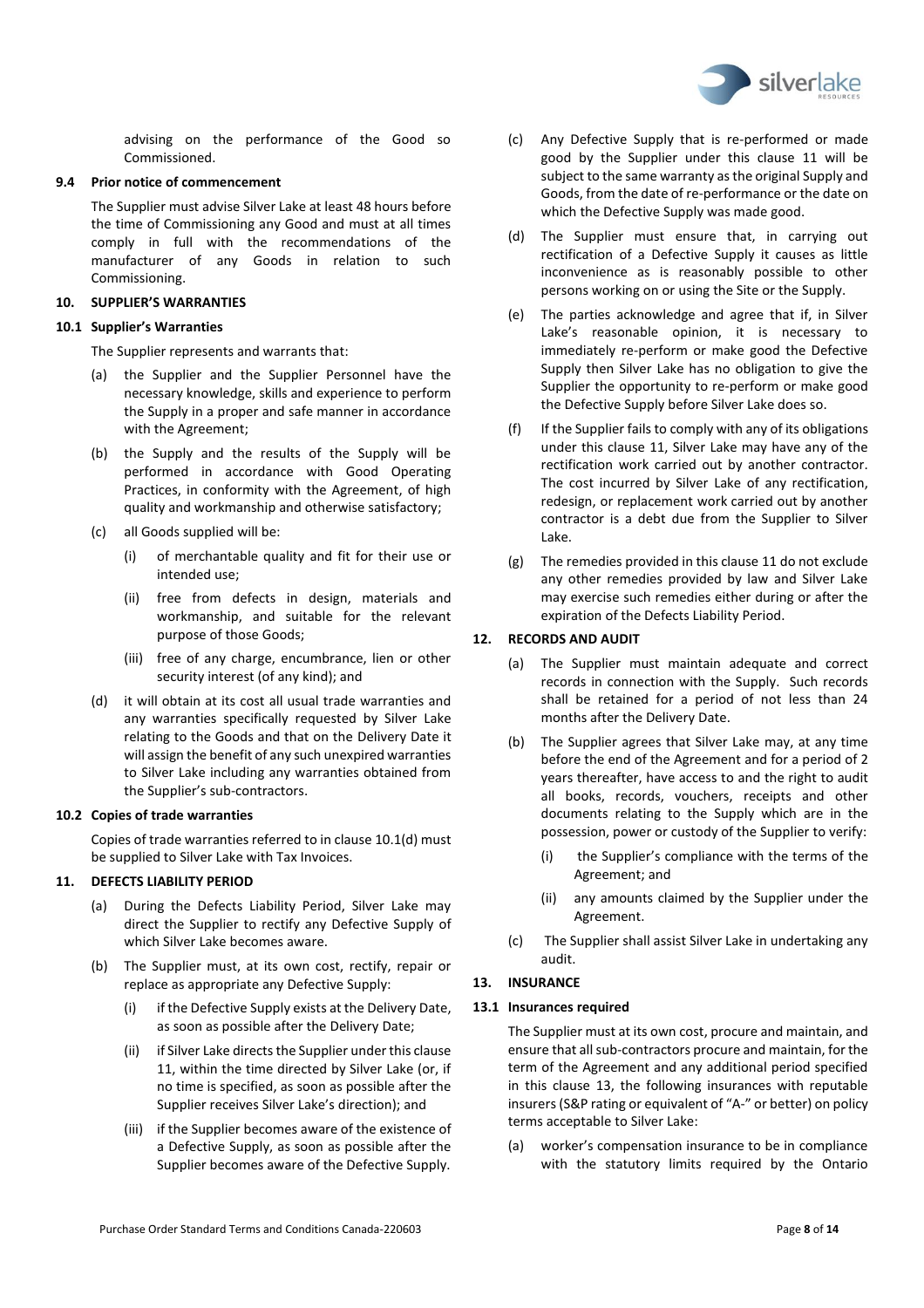

Workplace Safety and Insurance board or other applicable Provincial or State law (including occupational disease where required by law) in which the work or services provided in accordance with this Agreement are being performed and where reasonably requested by Silver Lake provide evidence of registration with the Workers Compensation Board / Occupational Health & Safety Commission (or Provincial and State equivalent) and that all assessments due have been fully paid and its account or otherwise is in good standing

- <span id="page-8-0"></span>(b) comprehensive automotive insurance covering all mechanically propelled vehicles owned, leased, hired, operated or controlled by the Supplier which are required to be licensed in Ontario or the relevant jurisdiction and are at any time used in connection with the Agreement, including:
	- (i) insurance that is compulsory under applicable laws governing the use of automobiles and liability for personal injury or death;
	- (ii) cover for property damage to or fire or theft to the insured vehicle;
	- (iii) third party liability (including for any personal injury or death that is not covered under the compulsory insurance referred to in subparagraph (i)) for an amount of not less than \$5,000,000 in respect of any one accident or series of accidents arising out of one event including Family Protection Coverage (or relevant equivalent); and
	- (iv) cover in respect of any vehicles carrying dangerous goods, any one accident or series of accidents arising out of the one event, for an amount of \$5,000,000.
- <span id="page-8-1"></span>(c) commercial general liability insurance for an amount not less than \$5,000,000 for any one occurrence (but limited to \$5,000,000 in the annual aggregate for products liability) and include Employer's liability for an amount not less than \$1,000,000 to cover the Supplier's legal liability in respect of any occurrence resulting in:
	- (i) death of or bodily injury (including illness) to any third party; and
	- (ii) loss of or damage to property belonging to any third party;
	- (iii) products / completed operations;
	- (iv) contractual liability; and
	- (v) sudden and accidental pollution,

arising out of the performance of or in connection with the Agreement;

(d) insurance covering all loss and damage to all property for which the Supplier is responsible, or which the Supplier brings to Site for the purpose of performing the Supply, for an amount of not less than market value (unless otherwise insured to the satisfaction of Silver Lake);

- <span id="page-8-2"></span>(e) cover for mobile plant and equipment which the Supplier brings to Site, for an amount of not less than the market value of the mobile plant and equipment; and
- (f) if required by Silver Lake, professional indemnity and errors and omissions insurance for a minimum of \$5,000,000 for any one claim and \$5,000,000 in the annual aggregate. Limit to be specific to the Agreement and policy to be in force from the Commencement Date and maintained for at least 7 years after the end of the Agreement;
- (g) transit insurance covering the Goods with a sum insured of not less than the replacement value of the Goods, with the insurance being maintained up until the Goods are accepted by Silver Lake at the Delivery Point regardless of whether Silver Lake has paid for those Goods; and
- (h) any other insurance which is required by Ontario law or by the law in the jurisdiction where the relevant Services are being offered or the Site is located.

## **13.2 Provisions relating to the insurances**

- (a) The worker's compensation insurance referred to in clause [13.1](#page-7-6)[\(a\)](#page-7-7) must (except where precluded by law) be endorsed to include:
	- (i) a waiver of subrogation by the insurer in favour of Silver Lake;
	- (ii) a principal's indemnity extension, indemnifying Silver Lake and its Affiliates for statutory and common law claims; and
	- (iii) an extension for employees underground if any of the Supply is to be performed underground.
- (b) The automobile insurance referred to in claus[e 13.1](#page-7-6)[\(b\)](#page-8-0) must (except where precluded by law) be endorsed to include:
	- (i) a waiver of subrogation by the insurer in favour of Silver Lake;
	- (ii) name Silver Lake and its Affiliates as an additional insured; and
	- (iii) include a cross liability clause
- (c) The general commercial liability insurance referred to in clause [13.1](#page-7-6)[\(c\)](#page-8-1) must be endorsed to include:
	- (i) a waiver of subrogation by the insurer;
	- (ii) Silver Lake and its Affiliates as an additional insured;
	- (iii) liability for "worker to worker" injury;
	- (iv) explosion, collapse or cover for underground activities (only if applicable to the Agreement);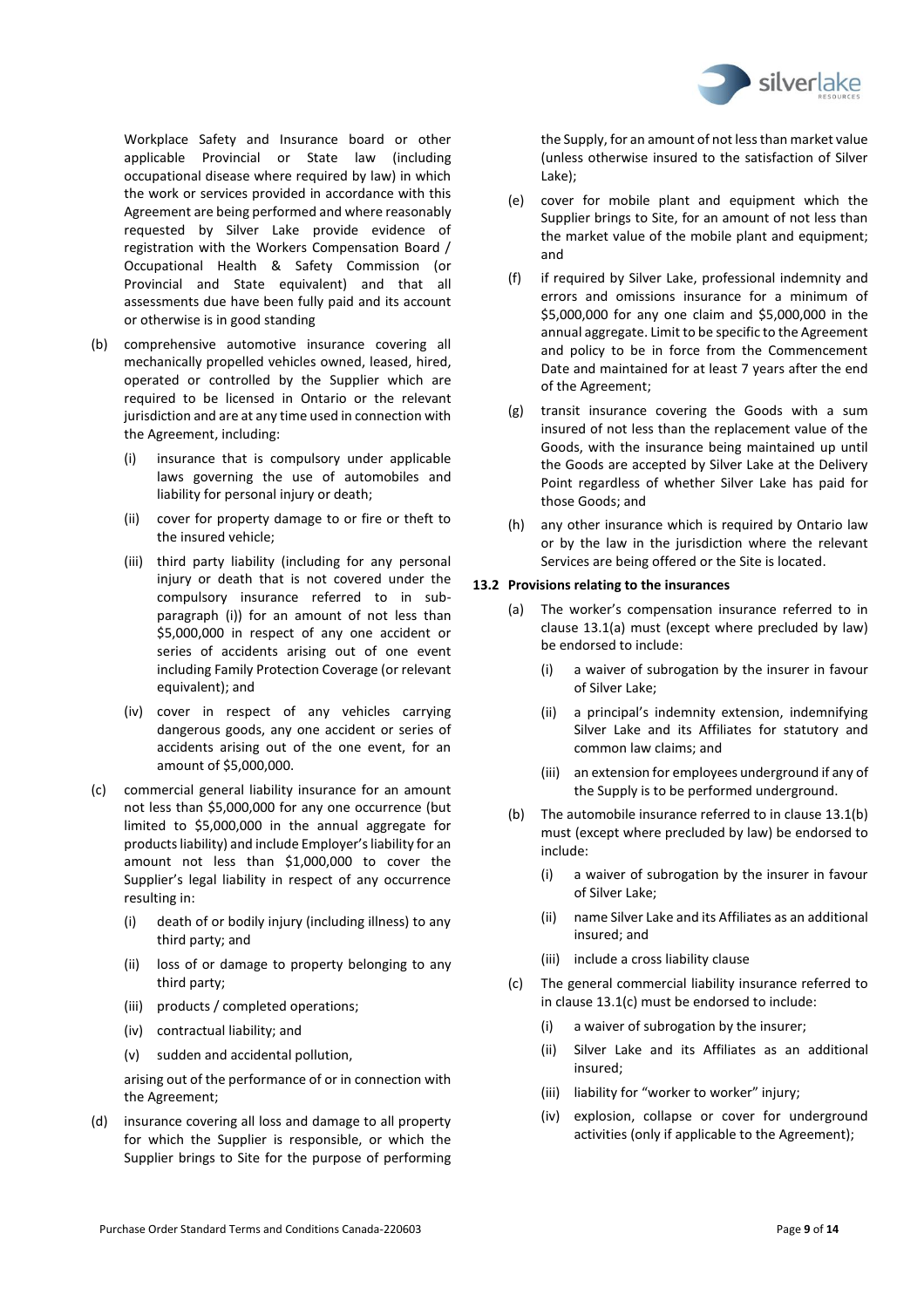

- (v) cover for goods in the care, custody and control of the Supplier for an amount of not less than the market value of any plant and equipment supplied by Silver Lake or an Affiliate of Silver Lake;
- (vi) liability arising out of the use of unregistered automobiles and mobile plant; and
- (vii) a cross liability clause.
- (d) The mobile plant insurance referred to in claus[e 13.1](#page-7-6)[\(e\)](#page-8-2) must be endorsed to include:
	- (i) a waiver of subrogation by the insurer;
	- (ii) Silver Lake and its Affiliates as an additional insured; and
	- (iii) a cross liability clause.

#### **13.3 Sub-contractors' insurance**

The Supplier must ensure that its sub-contractors maintain insurance equal to the insurances required to be maintained by the Supplier under the Agreement.

## **13.4 Evidence of insurances**

- (a) The Supplier must lodge with Silver Lake certificates of insurance to evidence the existence of the insurances required to be arranged by the Supplier and entry to Site may be denied or restricted prior to receiving and accepting appropriate certificates.
- (b) The responsibility for ensuring that the required insurances are in force and current will at all times remain with the Supplier. No approval by Silver Lake as to the adequacy in terms of insurance protection nor the sighting of certificates of insurance or copies of policies will be taken as a representation by Silver Lake that such insurance is adequate nor will it be raised or pleaded as a waiver of Silver Lake's rights or in bar to any action against the Supplier for default in performing in any of its requirements under the Agreement.

#### **13.5 Notification and compliance**

- (a) The Supplier must at all times be responsible for complying with and abiding by the terms of the insurances arranged by them, including the giving of prompt notice of any loss or claim to the Supplier's insurers. The Supplier will also ensure Silver Lake is promptly notified of any loss or claim notified by the Supplier to its insurers.
- (b) The Supplier must immediately advise Silver Lake of any change or cancellation of any of the insurances required to be maintained by the Supplier, prior to any change or cancellation.
- (c) The effecting of the insurances as required will not in any way limit the obligations or responsibilities of the Supplier under the Agreement. If the Supplier fails to effect or to keep in force any of the insurances which it is required to do, Silver Lake may, but will not be

obliged to, effect and keep in force any such insurance and pay such premiums as may be necessary for that purpose and may recover, as a debt due from the Supplier, the amount so paid.

## **13.6 Excesses**

Whenever a Claim is made under any of the policies of insurance referred to in clause [13.1](#page-7-6) the Supplier is liable for any excess or deductible payable as a consequence.

## <span id="page-9-1"></span><span id="page-9-0"></span>**14. INDEMNITY**

- (a) The Supplier indemnifies the Indemnitees from and against:
	- (i) all Claims of any nature (including whether arising under statute, at common law or in equity) in respect of:
		- A. personal injury (which expression shall include illness or disability) or death of any and all persons; and
		- B. physical loss of or damage to property of the Indemnitees or any third party; and
	- (ii) any Claim made against Silver Lake by any Supplier Personnel in respect of relevant laws concerning income tax, worker's compensation, vacation pay, overtime pay, leaves, benefits or other employment-related entitlements, including without limitation under applicable employment standards legislation, or any applicable award, determination or agreement of a competent industrial tribunal or court,

arising from or in connection with (wholly or in part, directly or indirectly) the performance, purported performance or non-performance of the Agreement by the Supplier or any Supplier Personnel, but the Supplier's liability to indemnify the Indemnitees under this claus[e 14](#page-9-0)[\(a\)](#page-9-1) will be reduced proportionately to the extent that the wilful misconduct or negligence of the Indemnitees contributed to the Claim.

- (b) Except where a party, or its personnel, has committed fraud or an illegal act or omission or wilful misconduct, neither party will the liable to the other for or in respect of any loss of product, interest, earnings, profit or opportunity, reputation, use or any other special, indirect or consequential loss except, in the case of the Supplier, to the extent the Supplier is indemnified for such loss under a policy of insurance it is required to procure and maintain under the Agreement..
- (c) All amounts payable under this clause must be paid in full (without any deduction, withholding, counterclaim or set-off) on notice requiring payment.
- (d) It is not necessary for any of the Indemnitees to incur any expense or make any payment before being entitled to enforce a right of indemnity pursuant to this clause [14.](#page-9-0)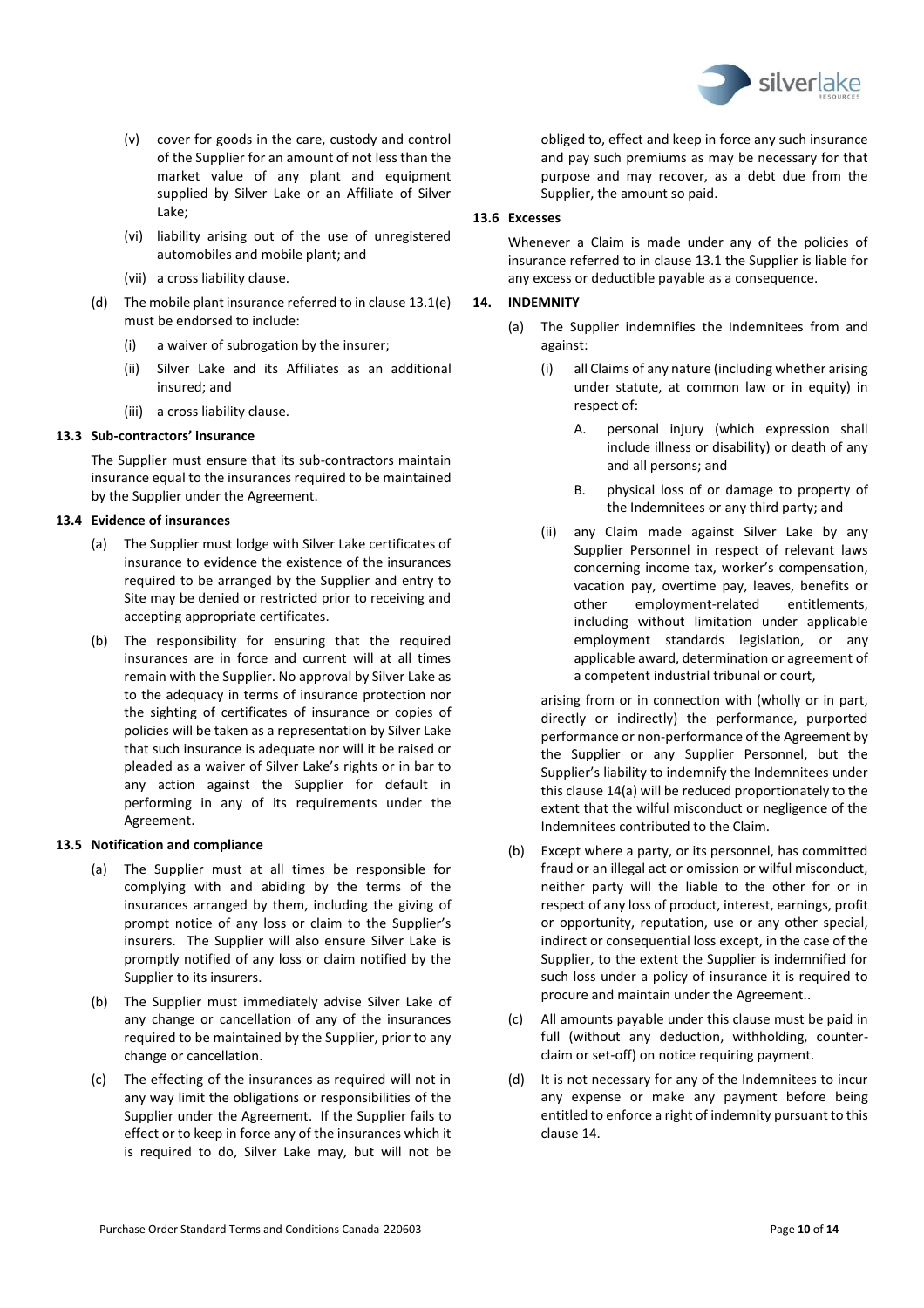

- (e) The obligations on the Supplier under indemnities in the Agreement are primary to any insurances.
- (f) Each indemnity in the Agreement is a continuing obligation separate and independent from the Supplier's other obligations and survives termination of the Agreement.
- (g) The Supplier intends to confer a benefit on each Indemnitee in respect of each indemnity given by the Supplier in favour of Silver Lake in the Agreement and Silver Lake holds the benefit of each of those indemnities on trust for the benefit of each Indemnitee.

## <span id="page-10-3"></span><span id="page-10-0"></span>**15. CONFIDENTIALITY**

- (a) The Supplier must keep secret and confidential and must not disclose to any third party without Silver Lake's prior written consent any Confidential Information supplied or made available by or on behalf of Silver Lake to the Supplier or any Supplier Personnel, or brought into existence by the Supplier or any Supplier Personnel, in connection with the Agreement (and in particular with respect to any operations of Silver Lake and its requirement for Supply from time to time).
- (b) The restriction in clause [15](#page-10-0)[\(a\)](#page-10-3) does not apply to any disclosure of Confidential Information:
	- (i) which at the material time is in the public domain (other than as a result of a breach of this clause [15\)](#page-10-0); or
	- (ii) which is required by law to be communicated to the person who receives the Confidential Information.
- (c) Silver Lake may at any time request the return or destruction of any Confidential Information in whatever form it then exists and the Supplier is to comply with any such request.
- (d) The Supplier is to ensure that all Supplier Personnel maintain the confidentiality of the Confidential Information in the same manner as the Supplier is required to do.

#### <span id="page-10-1"></span>**16. INTELLECTUAL PROPERTY**

#### **16.1 Supplier IP**

- (a) Silver Lake acknowledges that the Supplier remains the owner of all Supplier IP.
- (b) The Supplier grants Silver Lake a non-exclusive, irrevocable, royalty free licence to use all Supplier IP to the extent necessary to enable Silver Lake to exercise its rights in the Agreement IP.

#### **16.2 Silver Lake IP**

(a) The Supplier acknowledges that Silver Lake remains the owner of all Silver Lake IP.

(b) Silver Lake grants the Supplier a non-exclusive, royalty free licence to use the Silver Lake IP for the sole purpose of providing the Supply.

#### **16.3 Agreement IP**

- (a) The Supplier acknowledges and agrees that all Agreement IP will be vested in Silver Lake and will be Silver Lake's property as and when created.
- (b) The Supplier assigns all rights, title and interest in and to the Agreement IP to Silver Lake. On Silver Lake's request, the Supplier must execute any documents required to give effect to such assignment. The Supplier shall ensure that it obtains from all Supplier Personnel written assignments of any right, title and interest that they may have in or to the Agreement IP, as well as an irrevocable waiver of any and all moral rights in the Agreement IP.
- (c) Silver Lake grants the Supplier a non-exclusive, nontransferable, royalty free revocable licence to use the Agreement IP for the sole purpose of providing the Supply.

#### **16.4 Warranties provided by the Supplier**

The Supplier warrants that:

- (a) the provision of the Supply does not and will not infringe the rights (including, but not limited to, IP Rights) of any third party;
- (b) the Supplier will, at no further cost to Silver Lake, procure all licences and consents to use any IP Rights of a third party which are necessary to provide the Supply;
- (c) the Agreement IP does not and will not infringe any rights of third parties (including, without limitation, any IP Rights); and
- (d) the Supplier has the right to assign all Agreement IP to Silver Lake in accordance with this clause [16.](#page-10-1)

## **16.5 Infringement of IP Rights**

<span id="page-10-4"></span>The Supplier agrees:

- (a) to notify Silver Lake as soon as it becomes aware of any suspected, threatened or actual infringement of any IP Rights in the Agreement IP; and
- (b) provide all reasonable assistance Silver Lake may request to defend any alleged infringement in clause [\(a\)](#page-10-4) or to protect the IP Rights in the Agreement IP.

#### <span id="page-10-2"></span>**17. BUSINESS STANDARDS**

#### <span id="page-10-5"></span>**17.1 Modern slavery**

- (a) The Supplier acknowledges that Silver Lake works to comply with applicable modern slavery laws (including without limitation child labour laws) and represents and warrants that the Supplier:
	- (i) takes reasonable steps to investigate and address the risk of modern slavery within its operations and supply chains; and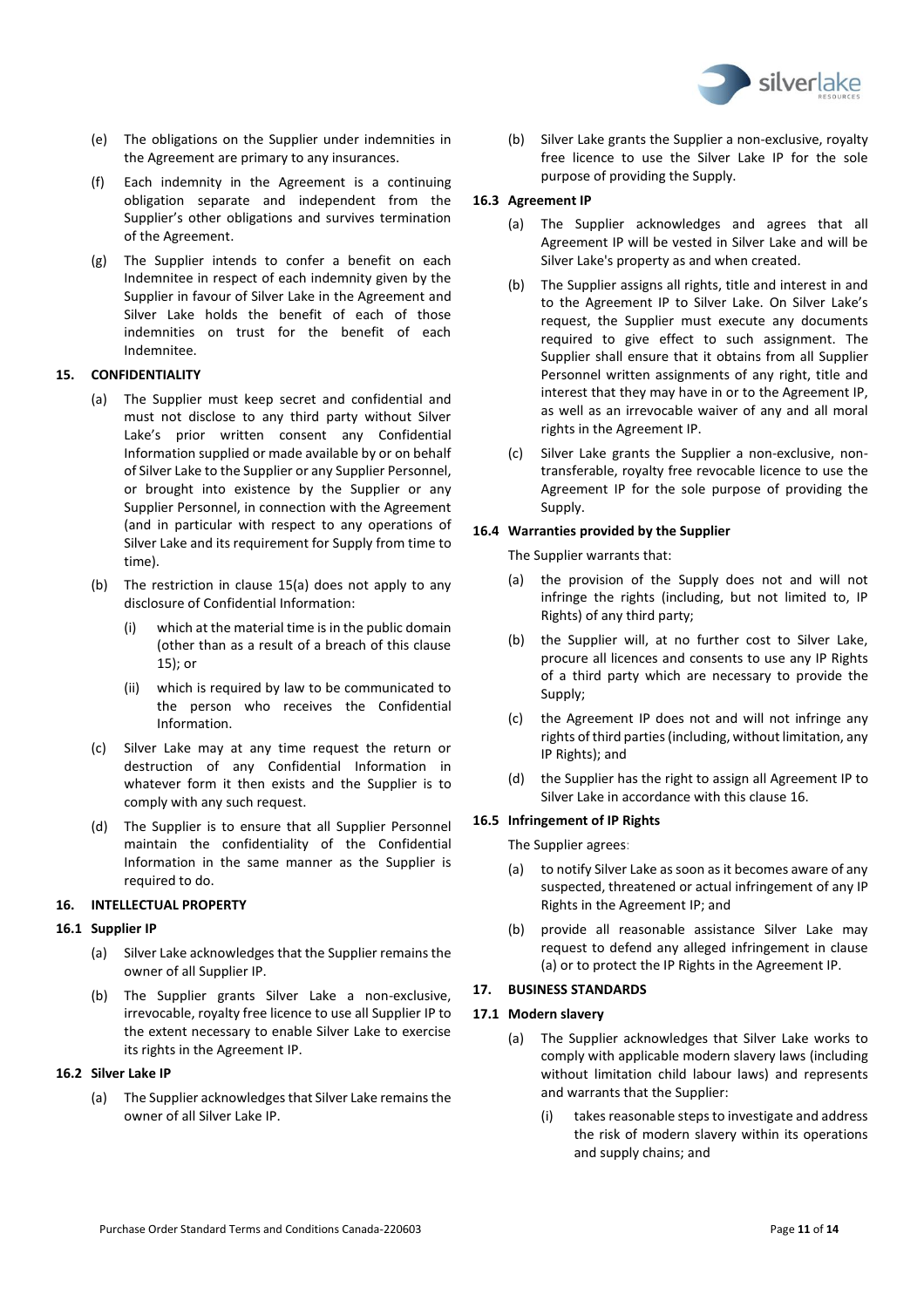

- (ii) will provide all information necessary as reasonably requested by Silver Lake to enable Silver Lake to comply with any applicable modern slavery laws.
- (b) Silver Lake may, at any time during the Term and for a period of 2 years thereafter, conduct an audit (including access to the Supplier's premises) of the Supplier's books, records, standards, policies, procedures and other documents as reasonably required by Silver Lake in order to assess the Supplier's compliance with this clause [17.1.](#page-10-5)
- (c) The Supplier must ensure that all contracts it enters into with its sub-contractors contain provisions substantially similar to this clause [17.1.](#page-10-5)
- (d) Without limiting any other rights of Silver Lake under the Agreement or at law, if Silver Lake determines that the Supplier has failed to comply with or has otherwise committed a breach of this clause [17.1,](#page-10-5) it may treat the non-compliance or breach as a default of the Supplier for the purposes of clause [20.2.](#page-12-3)

## <span id="page-11-0"></span>**18. FORCE MAJEURE**

## **18.1 Definition**

- (a) In these Terms and Conditions, **Force Majeure Event**  means any event or circumstance (or combination of events and circumstances) which:
	- (i) is beyond the control of the party affected by that event or circumstance or both (**Affected Party**);
	- (ii) causes delay in, or prevention of, the performance by the Affected Party of any of its obligations under the Agreement; and
	- (iii) cannot be prevented, overcome or remedied by the exercise by the Affected Party of Good Operating Practices or the expenditure of a reasonable sum of money, including (provided it meets the foregoing conditions):
		- A. any wet or otherwise inclement weather which prevents either party from performing its obligations under the Agreement for more than 24 consecutive hours;
		- B. storms or cyclones, action of the elements, epidemics, landslides, earthquakes, floods, road closures due to washouts or impassability and natural disasters;
		- C. accident, explosion, breakage; or
		- D. a strike or industrial dispute which has national or province-wide application, affects the execution of the Supply under the Agreement at the Site and lasts for more than seven consecutive days, but does not include other industrial-related disputes including strikes, lockouts, industrial

difficulties, labour difficulties, work bans, blockades or picketing,

but does not include:

- (iv) lack of or inability to use funds for any reason;
- (v) any occurrence which results from the wrongful or negligent act or omission of the Affected Party or the failure of the Affected Party to act in a prudent and proper manner and in accordance with Good Operating Practices;
- (vi) any event which would otherwise be considered an event of Force Majeure Event, but which is the result of any breach or infringement of, or noncompliance with, any contract, agreement, covenant, undertaking, promise, law, decree, circular, regulation, decision, directive, enactment, licence, approval, consent, permission, exemption or other obligation whatsoever by the Affected Party;
- (vii) breakdown of plant and equipment used by the Supplier to provide the Supply; or
- (viii) strike or industrial action of the Supplier's employees or those of sub-contractors.

#### <span id="page-11-2"></span>**18.2 Occurrence of Force Majeure Event**

If a Force Majeure Event precludes the Affected Party partially or wholly from complying with its obligations (except its payment obligations) under the Agreement, then:

- (a) as soon as reasonably practicable after that Force Majeure Event arises, the Affected Party must notify the other party of:
	- (i) the Force Majeure Event;
	- (ii) which obligations the Affected Party is precluded from performing (**Affected Obligations**);
	- (iii) the extent to which the Force Majeure Event precludes the Affected Party from performing the Affected Obligations (**Precluded Extent**); and
	- (iv) the expected duration of the delay arising directly out of the Force Majeure Event;
- <span id="page-11-3"></span>(b) the Affected Party's obligation to perform the Affected Obligations will, to the Precluded Extent, be suspended for the duration of the actual delay arising directly out of the Force Majeure Event or until it fails to comply with the requirements of clause [18.3,](#page-11-1) whichever is the earlier (**Actual Delay**); and
- (c) the other party's obligations to perform any obligations dependent on the Affected Obligations will be suspended until the Affected Party resumes performance.

## <span id="page-11-1"></span>**18.3 Benefit conditional**

The rights of an Affected Party under clause [18.2](#page-11-2)[\(b\)](#page-11-3) exist provided the Affected Party: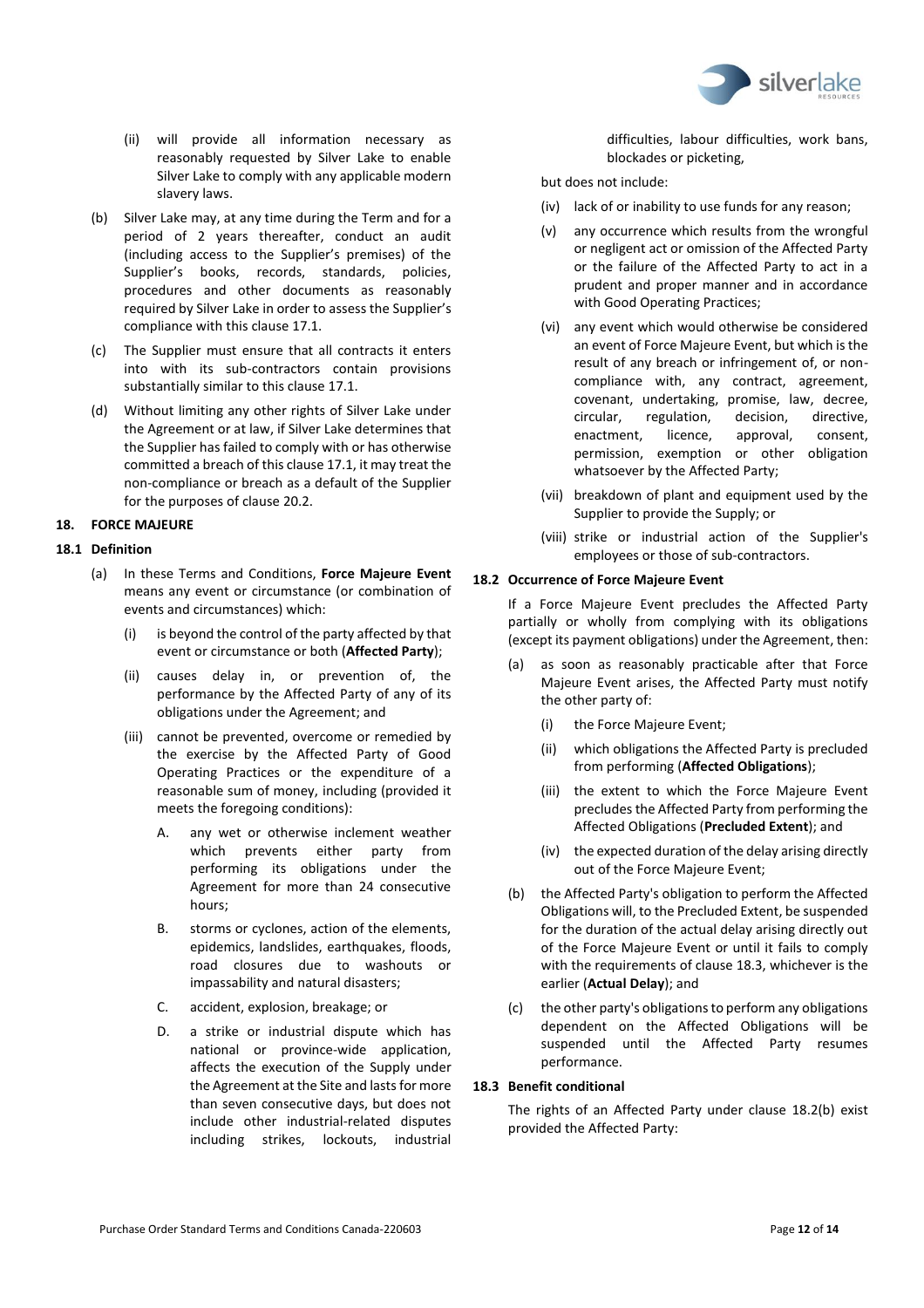

- <span id="page-12-4"></span>(a) takes all reasonable steps to ameliorate and remedy the consequences of that occurrence without delay; and
- (b) maintains regular communication with the other party to describe what is being done to remedy the Force Majeure Event.

## **18.4 Suspension of Fee**

If the Supplier is unable to provide the Supply to Silver Lake due to a Force Majeure Event claimed by either Silver Lake or the Supplier, Silver Lake's obligation to pay the Price will be reduced on a pro rata basis so that the relevant portion of the price that is attributable to the Supply that the Supplier is unable to supply is not payable by Silver Lake for the duration of the Force Majeure Event.

#### **18.5 Endeavours**

Without limiting clause [18.3](#page-11-1)[\(a\),](#page-12-4) the Affected Party must resume performance in full of its obligations under the Agreement as soon as reasonably practicable.

## **18.6 Termination**

If the Actual Delay continues for more than 30 days, Silver Lake may terminate the Agreement immediately by giving notice to the Supplier without prejudice to any of the rights of either party accrued prior to the date of termination.

## <span id="page-12-0"></span>**19. DISPUTE RESOLUTION**

## <span id="page-12-5"></span>**19.1 Procedure for resolving disputes**

- (a) The parties agree that all disputes relating to or arising out of the Agreement must be resolved in accordance with this clause [19.](#page-12-0)
- <span id="page-12-6"></span>(b) If a dispute arises then either party may give notice to the other party that must:
	- (i) be in writing;
	- (ii) state that it is a notice under this clause [19.1](#page-12-5)[\(b\);](#page-12-6) and
	- (iii) include or be accompanied by reasonable particulars of the dispute.
- <span id="page-12-7"></span>(c) If a notice is given under clause [19.1](#page-12-5)[\(b\),](#page-12-6) then a senior management representative or equivalent of each of the parties (who must be capable of binding each party) must meet at least once within five Business Days of receipt of the notice under clause [19.1](#page-12-5)[\(b\)](#page-12-6) (or such other time as the parties may agree) and use reasonable endeavours acting in good faith to resolve the dispute.
- (d) If the dispute is not resolved by the senior management representatives within the period referred to in clause [19.1](#page-12-5)[\(c\),](#page-12-7) either party may commence proceedings for the resolution of the dispute.

#### **19.2 Continue to perform**

Notwithstanding the existence of a dispute, each party must continue to perform its obligations under the Agreement.

## <span id="page-12-1"></span>**20. TERMINATION**

## **20.1 On Notice**

Without limiting any other clause of the Agreement, Silver Lake may, in its absolute discretion, terminate the Agreement by giving not less than 30 days written notice to the Supplier. In such a case the Supplier shall cease performance of the Supply in accordance with the notice and shall do everything possible to mitigate any costs incurred by it arising from such termination. Silver Lake shall pay the Supplier the value of the Supply performed up to the effective date of the termination, the cost of materials ordered but not delivered for which the Supplier is legally bound to pay, and the reasonable costs of the Supplier demobilising from the Site, but no compensation shall be payable to the Supplier to cover any damages for loss of actual or anticipated profits or for any indirect, contingent or penal damages or loss.

## <span id="page-12-3"></span>**20.2 Default of the Supplier**

If the Supplier fails to comply with or otherwise breaches the Agreement and, following notice from Silver Lake, fails to rectify the non-compliance or breach (or, if it is not capable of remedy, pay adequate compensation in lieu thereof) within 10 Business Days thereafter then Silver Lake may, at its option and without prejudice to any of its other rights immediately terminate all or any part of the Agreement by notice to Supplier.

#### **20.3 Insolvency Event**

Either party may terminate the Agreement immediately, and without prejudice to its rights accrued before the date of termination, upon the happening to the other of any Insolvency Event.

#### **20.4 Other Rights and Remedies**

Any action to terminate taken by a party under this claus[e 20](#page-12-1) shall be in addition to and not prejudice any other rights, remedies, powers, authorities and discretions of the party, and the accrued liabilities and obligations of the other party, under the Agreement or otherwise.

## <span id="page-12-2"></span>**21. NOTICES**

## <span id="page-12-8"></span>**21.1 Notices**

A notice required or permitted to be given by a party to the other party under the Agreement must be in writing, addressed to the other party and:

- (a) delivered by hand to that party's nominated address;
- (b) sent by pre-paid post to that party's nominated address; or
- (c) sent by email to the party's nominated email address.

## **21.2 Addresses of Parties**

For the purpose of claus[e 21.1,](#page-12-8) the address of a party is the address set out in the Purchase Order or another address of which that party may from time to time give notice to each other party.